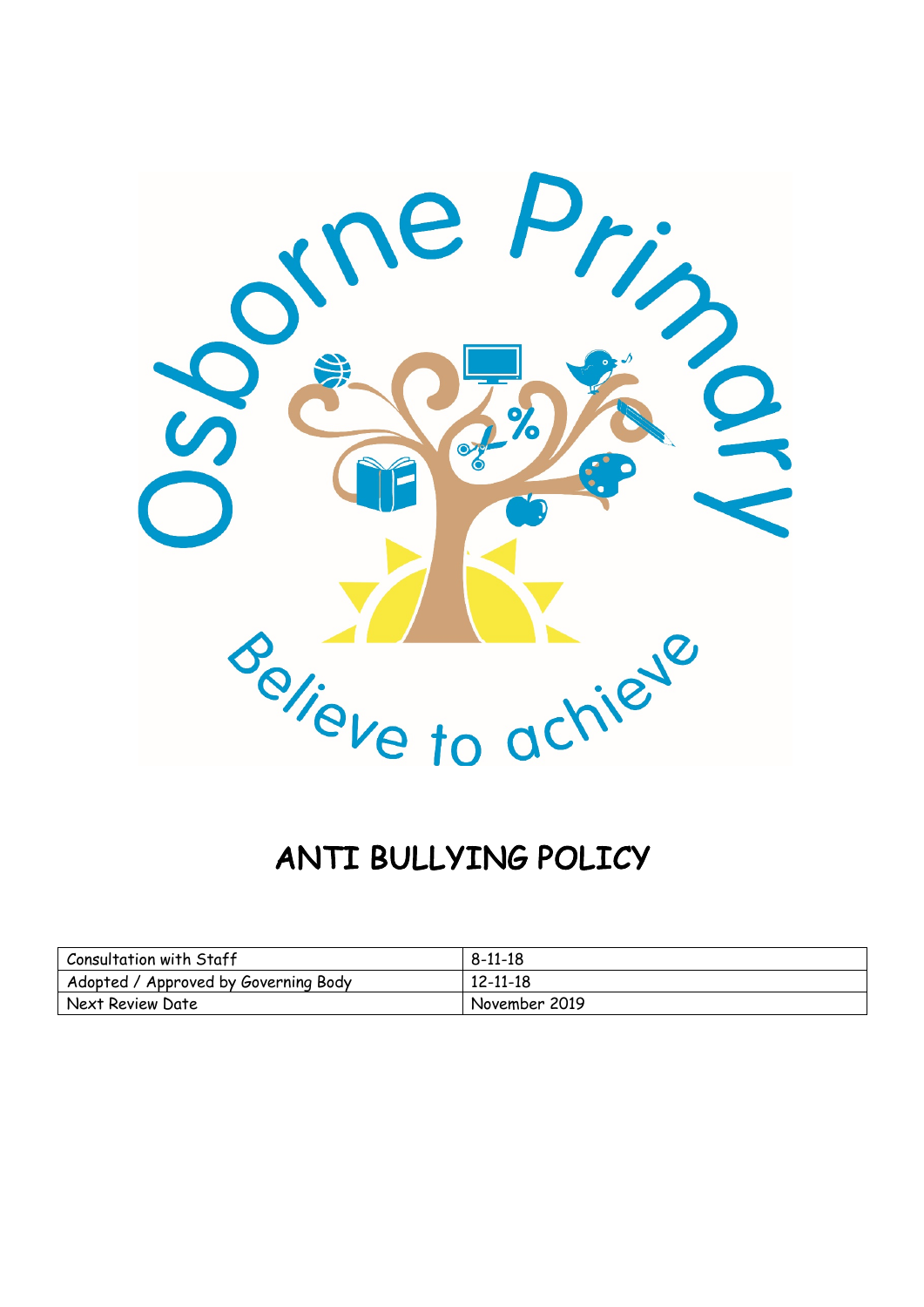Osborne Primary School is committed to providing a caring, friendly and safe environment where pupils feel able to talk openly and honestly within a relaxed and secure atmosphere. We aim to make everyone feel safe, comfortable and welcome.

Everyone in the Osborne community is expected to uphold our values of;

#### **Respect, self-control, courage, fairness, perseverance and forgiveness**

Also to have regard for our anti-bullying oath;

I will not bully others. I will not stand by while others are bullied. I will report and deal with bullying wherever I see it because I have the power of one.

#### **Equal Opportunities**

It is the policy of Osborne Primary School to treat everyone equally and fairly regardless of gender, trans, race, ethnicity, culture, religion, sexual orientation, appearance, physical or mental disability.

"Everyone is an insider, there are no outsiders, whatever their beliefs, whatever their colour, gender or sexuality." Desmond Tutu – 2014

#### **Definition of bullying**

Bullying is "Behaviour by an individual or a group, usually repeated over time that intentionally hurts another individual either physically or emotionally". (DfE "Preventing and Tackling Bullying", March 2014)

#### **Forms of bullying**

It can take a number of forms both physical and non-physical, either in combination or in isolation. Any bullying, whether physical or non-physical; may result in lasting psychological damage to the individual.

Bullying can include: name calling, taunting, mocking, making offensive comments; kicking; hitting; taking belongings; producing offensive graffiti; gossiping; excluding people from groups and spreading hurtful and untruthful rumours. This includes the same inappropriate and harmful behaviours expressed via digital devices (cyberbullying) such as the sending of inappropriate messages by phone, text, Instant Messenger, through websites and social media sites and apps, and sending offensive or degrading images by mobile phone or via the internet.

Bullying can happen to anyone. This policy covers all types of bullying including:

- Bullying related to race, religion or culture.
- Bullying related to SEND (Special Educational Needs or Disability).
- Bullying related to appearance or physical/mental health conditions.
- Bullying related to sexual orientation (homophobic bullying).
- Bullying of young carers, children in care or otherwise related to home circumstances.
- Sexist, sexual and transphobic bullying.
- Bullying via technology –"cyberbullying"

#### **Bullying is different from unacceptable behaviour because:**

- It is deliberately, hurtful behaviour aimed directly at an individual or group and it is repeated over a period of time.
- It is difficult for those being bullied to defend themselves physically or verbally. Bullying is unprovoked behaviour which intimidates or causes fear.
- It may have been occurring over a period of time and is usually carried out deliberately when no witnesses / support are around.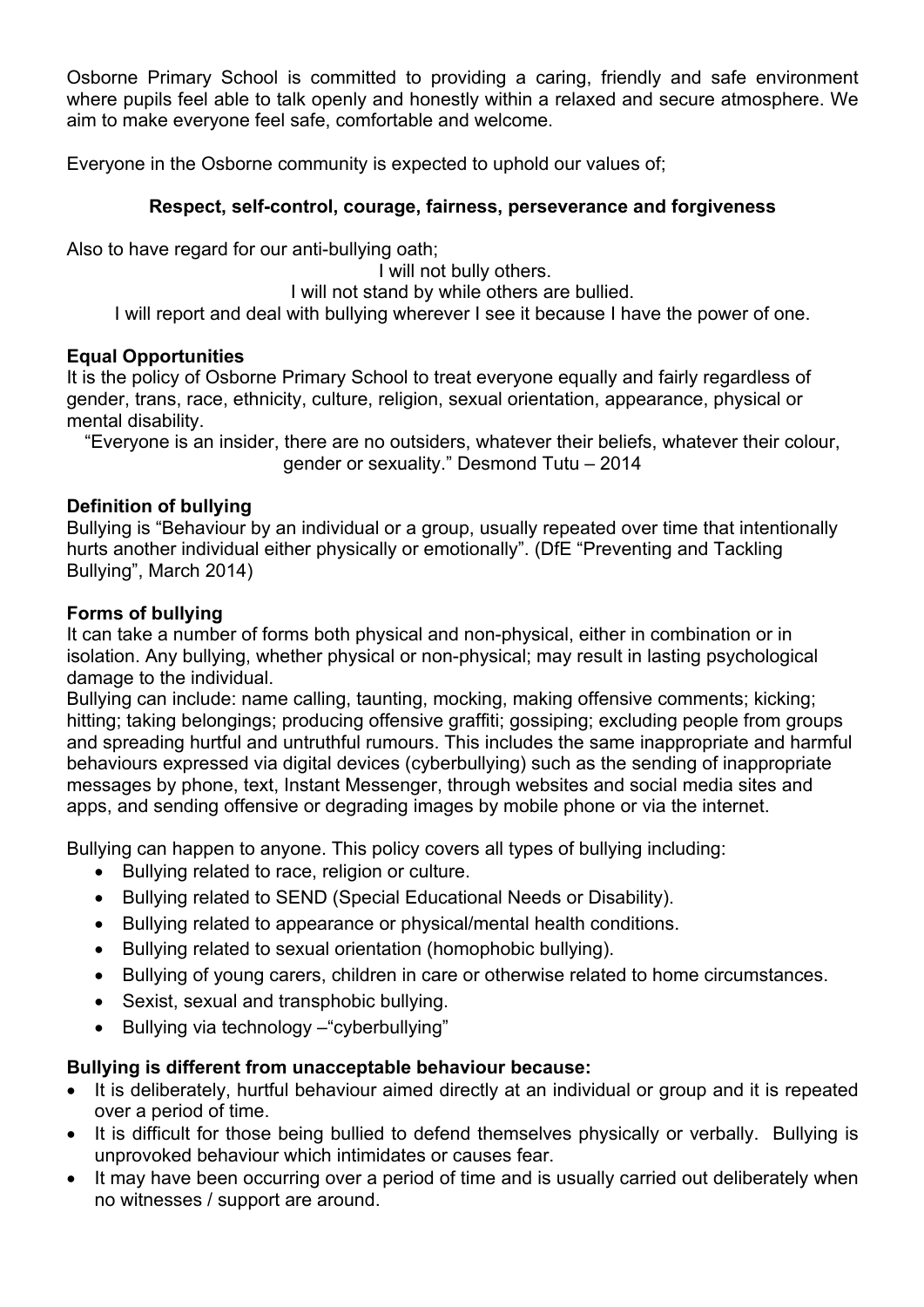# **Osborne Primary School WILL NOT tolerate bullying.**

# **Bullying will be taken seriously and dealt with quickly and promptly.**

# **Dealing with Bullying Behaviour**

#### **Pupils**

- All pupils who are the victim of an inappropriate behaviour should use TAST first. This helps to prevent children becoming victims of bullying and teaches them the lifelong skill of standing up to harmful and potentially bullying behaviour.
	- T Tell them to stop, as you do not like it.
	- A Ask if it was an accident or/and for an explanation
	- S Say sorry and solve the problem
	- T Tell an adult if it does not stop or there was not a good enough explanation.
- Anyone who knows or believes that bullying is occurring must tell a teacher or another adult.
- By telling, you are helping to make the school a better place.
- All pupils will be given class time for open discussion to talk through difficulties and worries.
- All pupils can request to see the Learning Mentor for more private discussion and support.

#### **Teaching and Non Teaching Staff:**

- All staff will encourage children to talk openly. Staff will listen to children's concerns without prejudice
- Any report of bullying behaviour will be acted upon promptly.
- Staff will intervene if bullying behaviour is observed.
- Staff will report all bullying to the class teacher and record on Progresso (School's Information System.)
- In serious cases or if bullying behaviour is repeated, one of the Assistant Heads (Mr R Faris, Miss C Harris, Miss S Prigg) will be informed and parents of those concerned will be informed.
- All staff have a role to play in creating a climate which does not sustain bullying. Staff treat each other and pupils with consideration and respect.
- Strategies will be employed to:
	- Change the bully's behaviour

Support the victim and pupils concerned

Engage and gain the support of parents.

- Where the bullying takes place outside of the school site then the school will ensure that the concern is investigated and that appropriate action is taken in accordance with the schools behaviour and discipline policy.
- If necessary and appropriate, the police or other local services will be consulted

#### **Parents**

- If you hear about bullying, or suspect bullying, please inform the school and talk to the appropriate teacher, NOT the parent of any other children involved.
- Take bullying seriously do not agree to keep it secret.
- Support your child by being prepared to work together with the school in carrying out agreed strategies.
- Encourage your child to use the TAST system and be assertive rather than aggressive (retaliation or revenge should **NEVER** be recommended) in countering bullying behaviour.
- A child who has friends is less likely to be bullied. Parents have a role to play in helping their children to develop friendships.
- All families have a role to play in creating a climate which does not sustain bullying.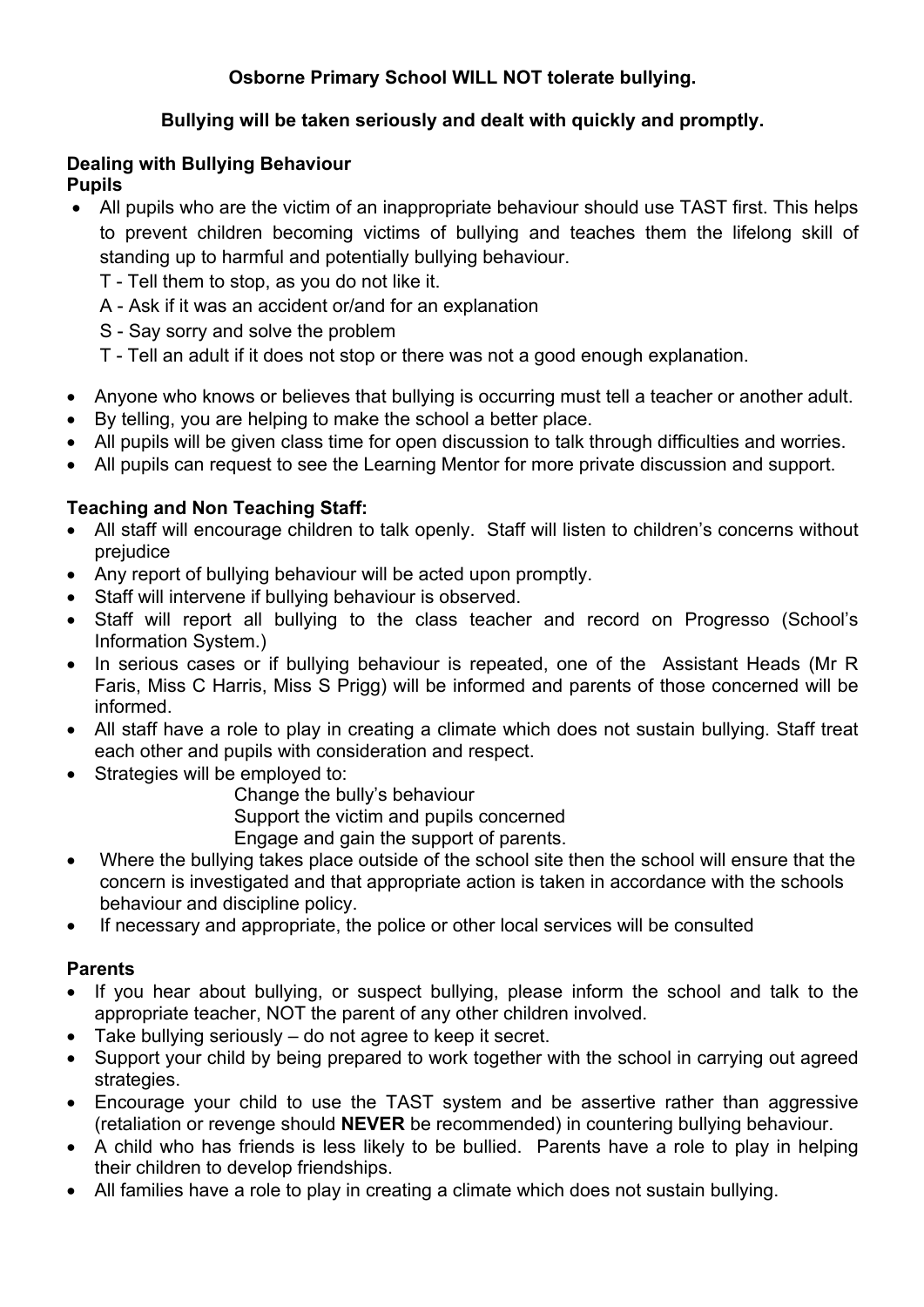# **Supporting Adults**

Staff and parents who have been bullied or affected by bullying will be supported by:

- Offering an immediate opportunity to discuss the concern with a senior member of staff/head teacher
- Being advised to keep a record of the bullying as evidence and discuss how to respond to concerns and build resilience as appropriate.
- Where the bullying takes place outside of the school site then the school will ensure that the concern is investigated and that appropriate action is taken in accordance with the schools behaviour and discipline policy
- Reassuring and offering appropriate support
- Working with the wider community and local/national organisations (via Work Life Support) to provide further or specialist advice and guidance

#### **Anti-bullying Initiatives and Strategies**

- The school ethos encourages a caring environment. Children are encouraged to speak out about bullying behaviour.
- The school praises and rewards appropriate behaviour regularly (see behaviour policy) and through P.H.S.E. (PATHS scheme) which reinforces good conduct and anti-bullying policies.
- All children understand the need to follow the school rules and values and are aware of the sanctions for inappropriate behaviour including bullying
- Assemblies, peer support, the school council, discussion periods and circle time using the PATHS scheme, No Outsiders and Thrive, offer opportunities to develop self-confidence, self-esteem and resilience and all curriculum areas encourage teamwork and group activities to build co-operation.
- Playground games and activities are organised by lunchtime staff. There are also quieter activities such as Time To Chill, Library time and the quiet playground (where children can play with lego, games, vehicles, read books and during the Spring term plant and tend for vegetables, herbs and flowers.
- Children are encouraged to resolve conflict situations with support from a teacher, specially trained peers (Buddy Scheme), friends and family.
- All staff including teaching staff, support staff (including administration and lunchtime .support staff) and pastoral staff receive behaviour and anti-bullying training to identify all forms of bullying and follow the school policy and procedures (including recording and reporting incidents.)
- We regularly update and evaluate our training and approaches to take into account the developments of technology and provide up-to-date advice and education to all members of the community regarding positive online behaviour (see Online Safety Policy)
- Parents and children regularly receive questionnaires to gain their views on the extent and nature of bullying.
- School is involved in focused activities during Anti-bullying Week every November.

# **Responsibilities**

It is the responsibility of:

- School Governors to take a lead role in monitoring and reviewing this policy.
- Governors, the Head teacher, Senior Leaders, Teaching and Non-Teaching staff to be aware of this policy and implement it accordingly.
- The Head teacher to communicate the policy to the school community and to ensure that disciplinary measures are applied fairly, consistently and reasonably.
- Staff to support and uphold the policy
- Parents/carers to support their children and work in partnership with the school
- Pupils to abide by the policy.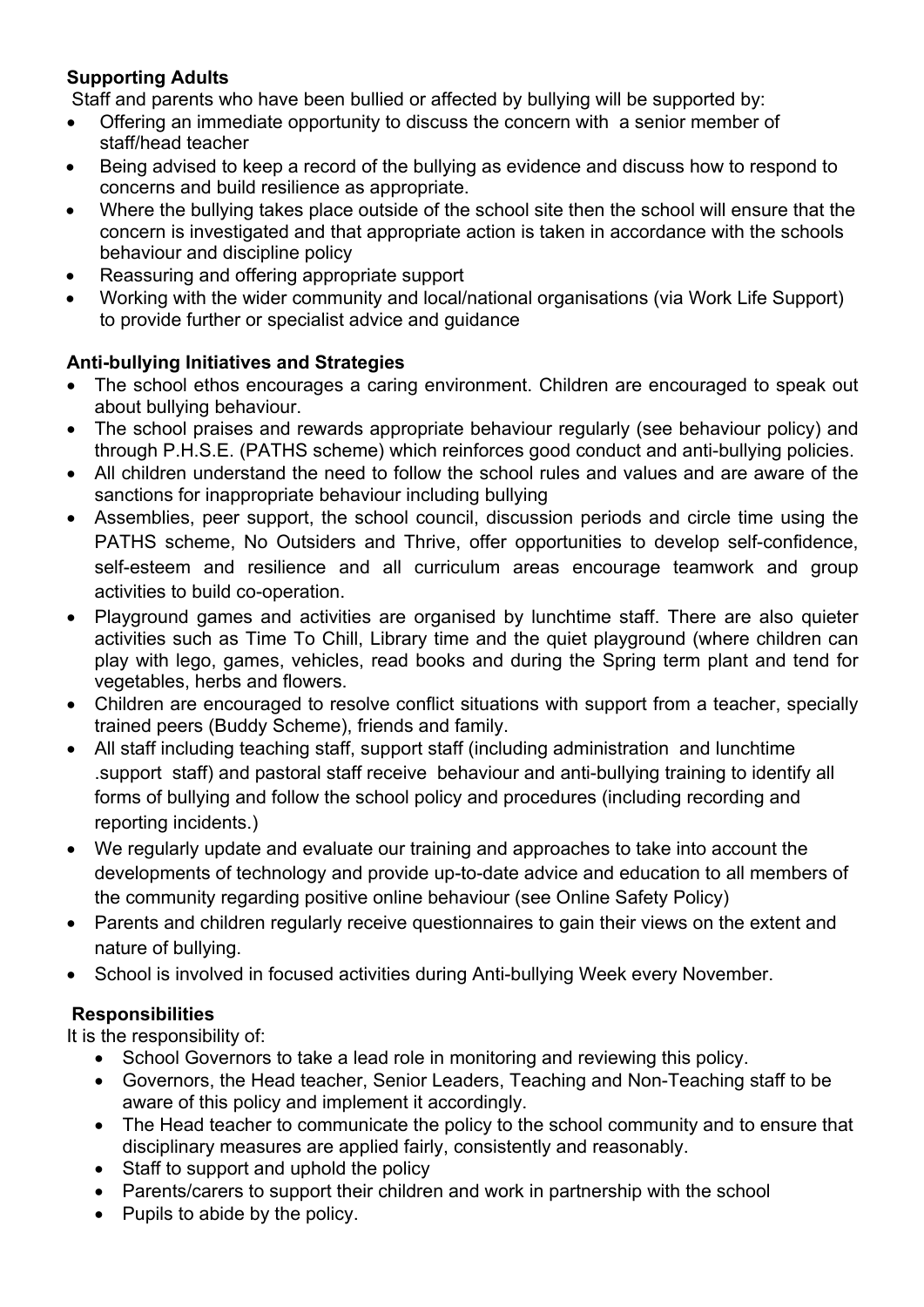The named Governor with lead responsibility for this policy is: Mrs M Graham

The named member of staff with lead responsibility for this policy is: Mrs S Griffiths

#### **Monitoring & review, policy into practice**

This policy will be monitored and reviewed annually alongside the Behaviour Policy

The Head teacher will report on a termly basis to the governing body on incidents of bullying and outcomes. The school will ensure that they regularly monitor and evaluate mechanisms to ensure that the policy is being consistently applied. Any issues identified will be incorporated into the school's action plan.

# **Supporting Organisations and Guidance**

- Anti-Bullying Alliance: www.anti-bullyingalliance.org.uk
- Beat Bullying: www.beatbullying.org
- Childline: www.childline.org.uk
- DfE: "Preventing and Tackling Bullying. Advice for headteachers, staff and governing bodies", and "Supporting children and young people who are bullied: advice for schools" March 2014: https://www.gov.uk/government/publications/preventing-and-tackling-bullying
- DfE: "No health without mental health": https://www.gov.uk/government/publications/no-healthwithout-mental-health-a-cross-government-outcomes-strategy
- Family Lives: www.familylives.org.uk
- Kidscape: www.kidscape.org.uk
- MindEd: www.minded.org.uk
- NSPCC: www.nspcc.org.uk
- PSHE Association: www.pshe-association.org.uk
- Restorative Justice Council: www.restorativejustice.org.uk
- The Diana Award: www.diana-award.org.uk
- Victim Support: www.victimsupport.org.uk
- Young Minds: www.youngminds.org.uk
- Young Carers: www.youngcarers.net

# **Cyberbullying**

- Childnet International: www.childnet.com
- Digizen: www.digizen.org
- Internet Watch Foundation: www.iwf.org.uk
- Think U Know: www.thinkuknow.co.uk
- UK Safer Internet Centre: www.saferinternet.org.uk

#### **LGBT**

- EACH: www.eachaction.org.uk
- Pace: www.pacehealth.org.uk
- Schools Out: www.schools-out.org.uk
- Stonewall: www.stonewall.org.uk
- Educate and celebrate: educateandcelebrate.org

# **SEND**

Changing Faces: www.changingfaces.org.uk